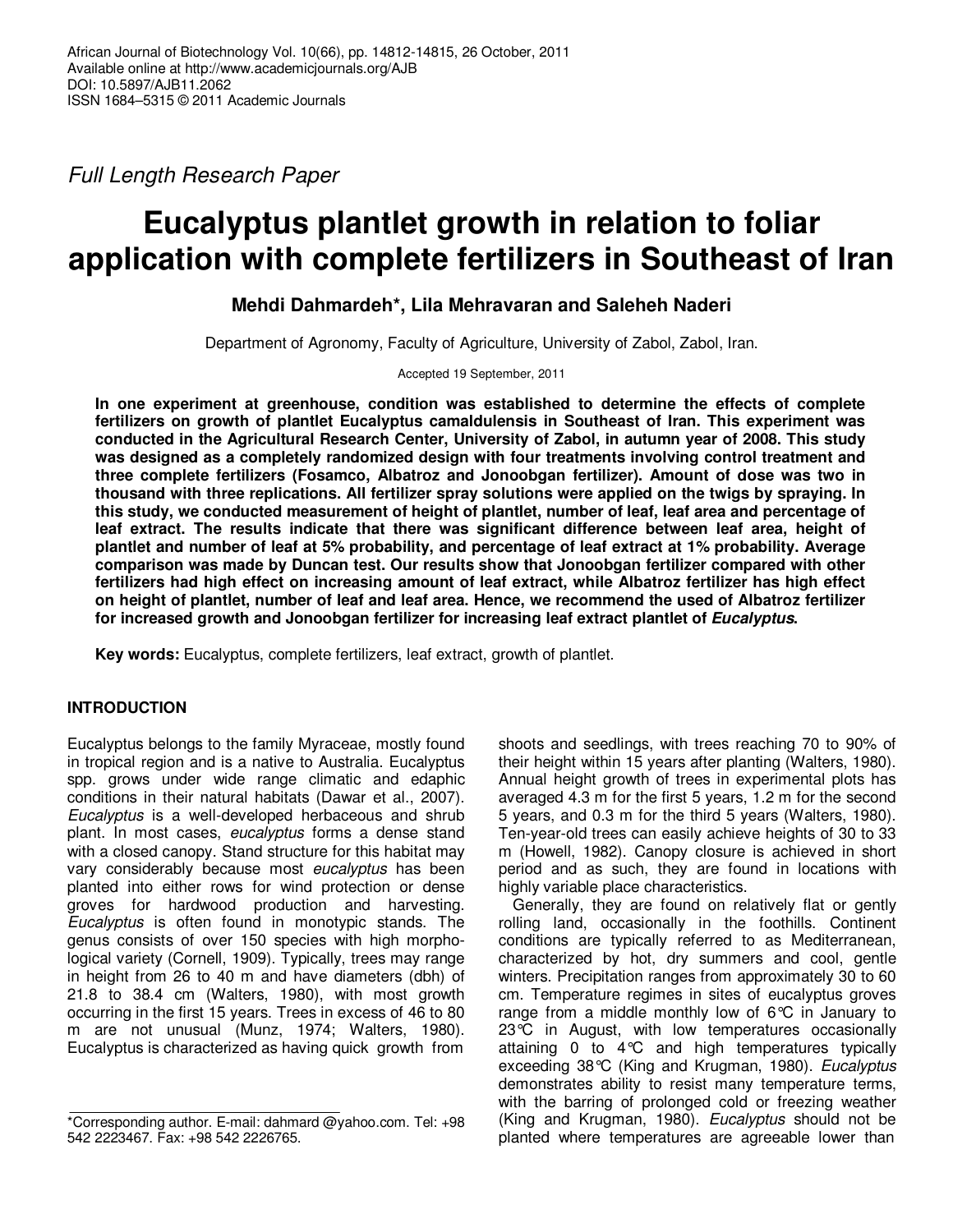5°C (Cornell, 1909). Eucalypt production differs according to the soil terms (principally in relation to drainage, soil depth and chemical fertility) (Branas et al., 2000) and also to the type of agro forestry management (González-Río et al., 1997). Foliar chemical analysis is a strong tool in tree nutrition and fertilizer research (Raupach, 1967). Several investigators reported that an increase in N rate is associated with an increase in yield of different species of fruit trees (Calvert, 1970; Koo et al, 1974). Singh and Singh (1969) showed that the effect of different N and micronutrients levels on growth and flowering of guava shoot reported a positive correlation with the growth rate, increasing the length and number of leaves and flowering shoot. Azza et al. (2006) were shown that growth characteristics of Taxodium distichum increased by increasing the concentration of boron up to 20 ppm as compared with control treatment. Potassium also plays an essential role in the processes of photosynthesis and transport assimilates to storage organs in the plant. Consequently, the dry matter content of the plant is directly affected by potassium. Furthermore, potassium is involved in many enzymatic reactions within plants (Krzywy, 2000), thus an important nutrient for crops. It is absorbed as K<sup>+</sup> ion (Lester et al., 2010). Ricard (2000) has shown that Phi-based P fertilizer applied to the soil or the leaves of plant consistently improved the yield and quality of many crops, such as celery, onion, potato, peach, orange and cotton.

The aim of the present experiment was to determine the growth plantlet of Eucalyptus in condition involving the use of complete fertilizers and compared to control treatment. The information obtained should help to better understand the factors affecting growth of eucalypts, as well as to predict growth rates and to plan strategies to alleviate the problems detected.

#### **MATERIAL AND METHODS**

A greenhouse experiment was carried out on a Research Center of University of Zabol, Iran (61° 41′E, 30° 54′N, and altitude 483 m above sea level). The components of fertilizers used for the experiment are shown at Table 1. Concentration of fertilizer applied to foliage was 2 cc/L, while control plantlet was sprayed with water. Foliar application was used at 4 stages at growth time (of September to December). Each plot has 100 plastic flowerpots of 20 cm in length and 14 cm in diameter. For suitable drainage in flowerpots 8 holes were created on them. The type of soil for planting was sandy loamy with suitable pores. Date of planting was 5 August 2008, with each flowerpot containing five seeds, while at September they were thinned. Weed control was for all treatment by mechanical method.

The complete randomized design (CRD) was used for the three replications. The data on growth, and other parameters were analyzed by Fisher's analysis of variance technique and Duncan test at 0.05 probability level was used to compare the treatment means (Steel and Torrie, 1984). Data analyses were conducted using of SAS, (SAS Institute, 2001) as a CRD experiment to four treatments and three replicates. Treatments included complete fertilizers (Fosamco, Albatroz, Jonoobgan fertilizer and control treatment). In this study, we conducted measurement of height of

plantlet, number of leaf, leaf area and percentage of leaf juice. To obtain the aforementioned factors, was selected 10 plantlet of each treatment and used the mean of this numbers. Leaf area was determined with a leaf area meter, Delta T Device Model. Moreover, dry weights were determined after the plant materials were ovendried at 65°C for 72 h and dried samples was mills then 2 g of each sample was selected for take extract by soxhlet methods.

#### **RESULTS AND DISCUSSION**

#### **Vegetative characteristics**

#### **Number of leaf**

The results presented in Table 2 indicated that addition the complete fertilizers showed a significant effect (P<0.05) on the number of leaves. Comparison of means showed that Albatroz fertilizer produced a high number of leaf compared with the other treatments. All fertilizers compared to the control treatments showed significant effect on number of leaf, and Albatroz fertilizer has the highest effect on number of leaf (Table 3). Albatroz fertilizer also produced the highest amount Nitrogen compared to other treatments (Table 1).

Analysis of the effect of N level on growth (Table 2), reported a positive correlation with the growth rate, increase the length and number of leaves. These results agreed with Singh and Singh (1969) who while working on the effect of different N and micronutrients levels on growth and flowering of guava shoot, reported a positive correlation with the growth rate, increase in length and number of leaves and flowering shoot.

#### **Length of plantlet**

The results show that fertilizers treatment had significant effect on high plantlets at 5% level (Table 2). The highest Length of plantlet was shown when Albatroz fertilizer was used and the lowest length of plantlet was obtained in the control treatment (Table 3). Among all fertilizers, Albatroz fertilizer had the highest amount of nitrogen. An increase in N rate is associated with an increase in length of plantlet. Several investigators also reported that an increase in N rate is associated with an increase in yield of different species of fruit trees (Calvert, 1970; Koo et al, 1974).

## Leaf area (cm<sup>2</sup>)

Table 2 shows that significant difference was observed in leaf area in the complete fertilizers. Albatroz fertilizer gave the highest value of leaf area (120 cm<sup>2</sup>), while the lowest value of leaf area was obtained at control treatment (70 cm<sup>2</sup>) (Table 3). The effects of Albatroz fertilizer on leaf area could be attributed to the effects of high nitrogen in this treatment. The results show the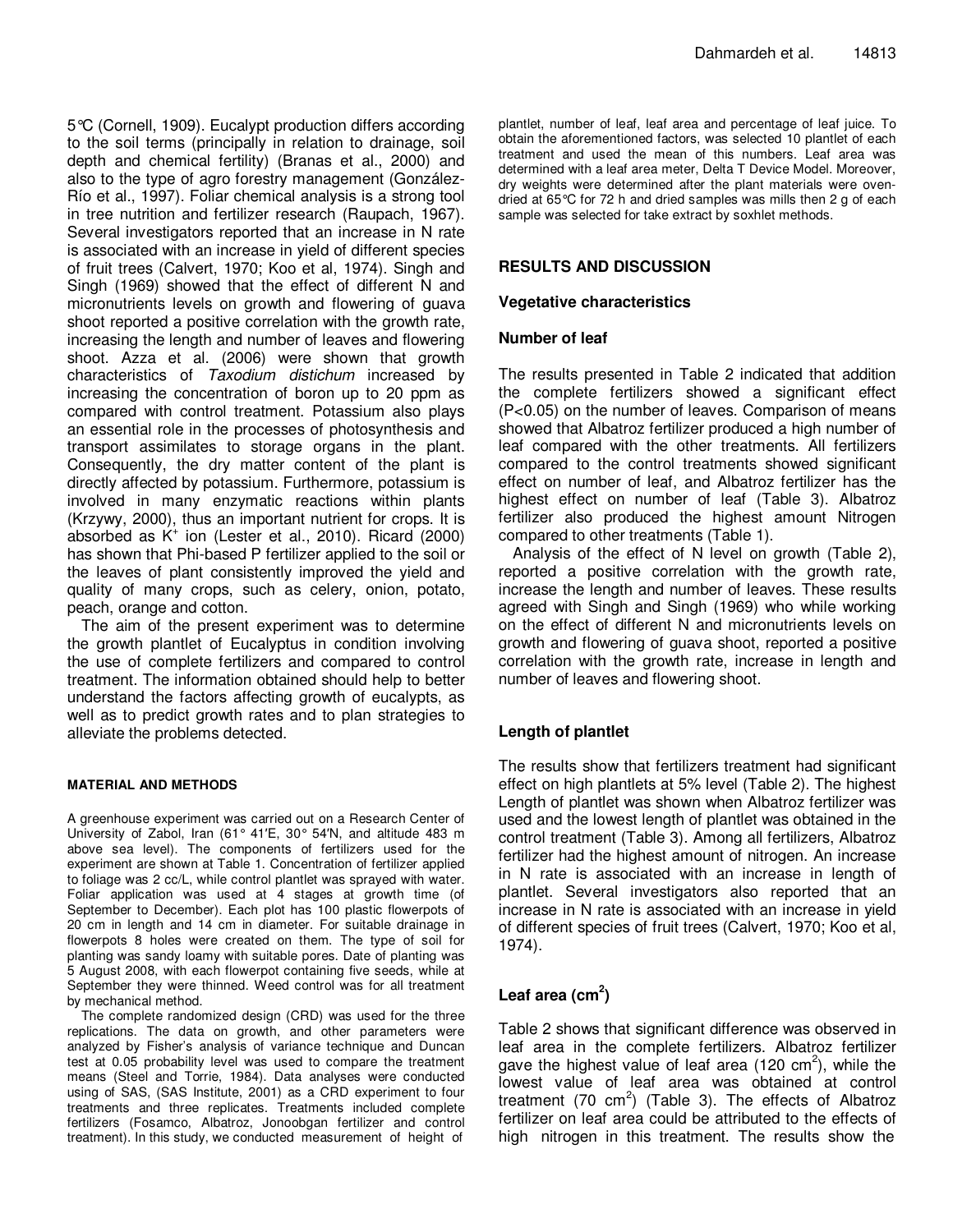| <b>Constituent of fertilizer</b> | Kind of fertilizer |                 |           |  |
|----------------------------------|--------------------|-----------------|-----------|--|
|                                  | Fosamco            | <b>Albatroz</b> | Jonoobgan |  |
| Nitrogen (%)                     | 10                 | 18              |           |  |
| Magnesium (%)                    | 0.18               | 0.18            | 0.2       |  |
| Manganese (%)                    | 0.13               | 0.1             | 0.2       |  |
| Boron $(\%)$                     | 0.02               | 0.05            | 0.02      |  |
| Molybdenum (%)                   | 0.003              | 0.005           | 0.003     |  |
| Potassium (%)                    | 7                  | 8               | 28        |  |
| Iron $(\%)$                      | 0.008              |                 | 0.5       |  |
| Phosphorus (%)                   | 4.4                |                 | 2         |  |
| $\mathsf{Zinc}(\% )$             | ۰                  | 0.15            | 0.3       |  |
| Copper (%)                       |                    | 0.02            | 0.1       |  |
| Calcium (%)                      |                    | 0.1             |           |  |

**Table 1.** Chemical constituents of complete fertilizers.

**Table 2.** Analysis of variance for factors measurement.

| S.O.V              | df | МS        | C.V (%) |
|--------------------|----|-----------|---------|
| Number of leaf     | 3  | 67.41*    | 18      |
| Length of Plantlet | 3  | $44.11*$  | 10      |
| Leaf area          | 3  | 1765.41*  | 14      |
| Extract of leaf    | 3  | $61.25**$ | 17      |

 $*P < 0.05$ ; \*\* $P < 0.01$ .

Table 3. Effect of completes fertilizers on number of leaf, Length of Plantlet, leaf area and extract of leaf in Eucalyptus during the growth season.

| <b>Treatment</b>        |                 |                 | AF               | FF              | <b>Mean</b> |
|-------------------------|-----------------|-----------------|------------------|-----------------|-------------|
| Number of leaf          | 1 OC            | 16 <sup>b</sup> | $24^a$           | $15^{\circ}$    | $16.7*$     |
| Length of Plantlet (cm) | 32 <sup>b</sup> | 37 <sub>b</sub> | $40^{\circ}$     | 34 <sup>b</sup> | $35.7*$     |
| Leaf area $(cm2)$       | 70 <sup>b</sup> | $112^a$         | 120 <sup>a</sup> | 82 <sup>b</sup> | $96*$       |
| Extract of leaf (%)     | о <sup>с</sup>  | 18 <sup>a</sup> | 13 <sup>b</sup>  | q <sub>pc</sub> | $10**$      |

 $C_T$  (Control Treatment); JF(Jonoobgan Fertilizer); AF (Albatroz Fertilizer); FF (Fosamco Fertilizer). Mean followed by the same letter(s) within a row are not statistically different at the P= 0.05 level according to the LSR Test.

effect of nitrogen on the vegetative growth characters. In agreement with this finding are those reported by other investigators working with different fruit trees species (Jones et al., 1970; Koo, 1974; Dawoud, 1991; Calvert, 1970). Leaf area of E. camaldulensis seedlings grown in fertilizer treatment of Albatroz was higher when compared to other treatments (Table 3).

#### **Extract of leaf (%)**

The results presented in Table 2 indicated that addition of the complete fertilizers showed a significant effect (P<0.01) on extract of leaf. Jonoobgan fertilizer gave the highest value of extract of leaf (18%). The lowest value of extract was obtained in control treatment (8%) (Table 3). No significant difference was however observed between Albatroz and Fosamco fertilizer on extract of leaf. EL-Krammany et al. (2000) found that biofertilizers helps in availability of minerals and their forms in the composted material and increases levels of extractable N, P, K, Fe, Zn and Mn. Also, leaf area was lower in plants from control-treatment compared with other fertilizers (Table 2). Nitrogen content at Albatroz fertilizer was higher when compared to other fertilizers (Table 1).

The main effect of the Albatroz fertilizer treatment on performance of E. camaldulensis seedlings was to significantly retard growth. Albatroz fertilizer had high nitrogen compared to other fertilizer hence resulting in a higher number of leaf, high plantlet and leaf area when compared to other fertilizers. There is often a strong positive correlation between maximum rates of photo